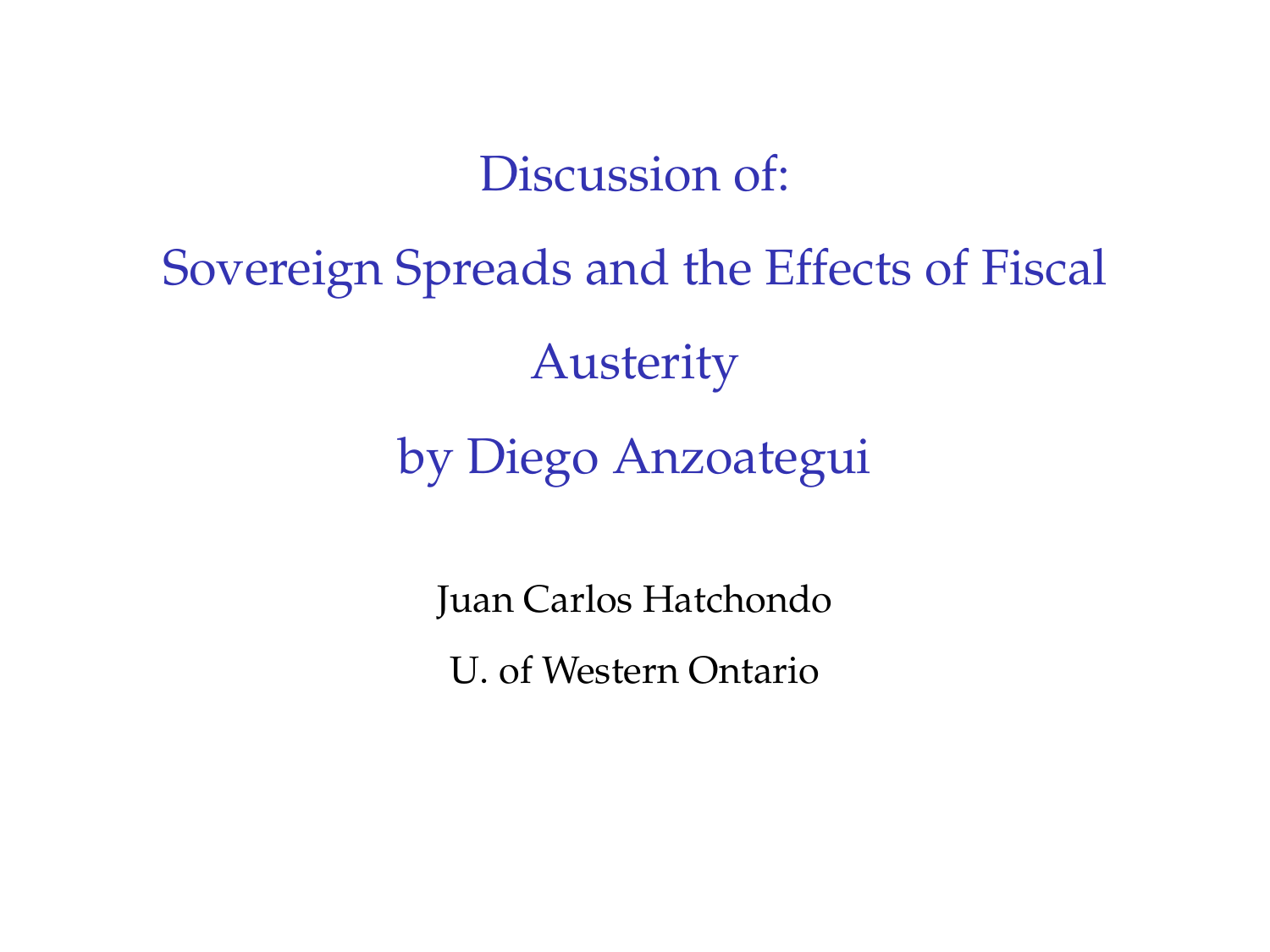# **SUMMARY**

- Question: What would have been the path of the bond yield spread in Spain without fiscal austerity during 2010-2014?
- Approach:
	- Eaton-Gersovitz sovereign default model ⇒ endogenous yield spread.
	- Flexible yet exogenous fiscal policy behavior (with shocks)  $\Rightarrow$ closely traces realized fiscal policy and helps in the identification of magnitude of austerity policy.
	- Wage rigidity and lump sum taxes  $\Rightarrow$  fiscal multiplier is endogenous and positive.
- Trade-off: Spread may fall if fiscal austerity lowers the probability of a default vs. spread may increases when fiscal austerity lowers GDP.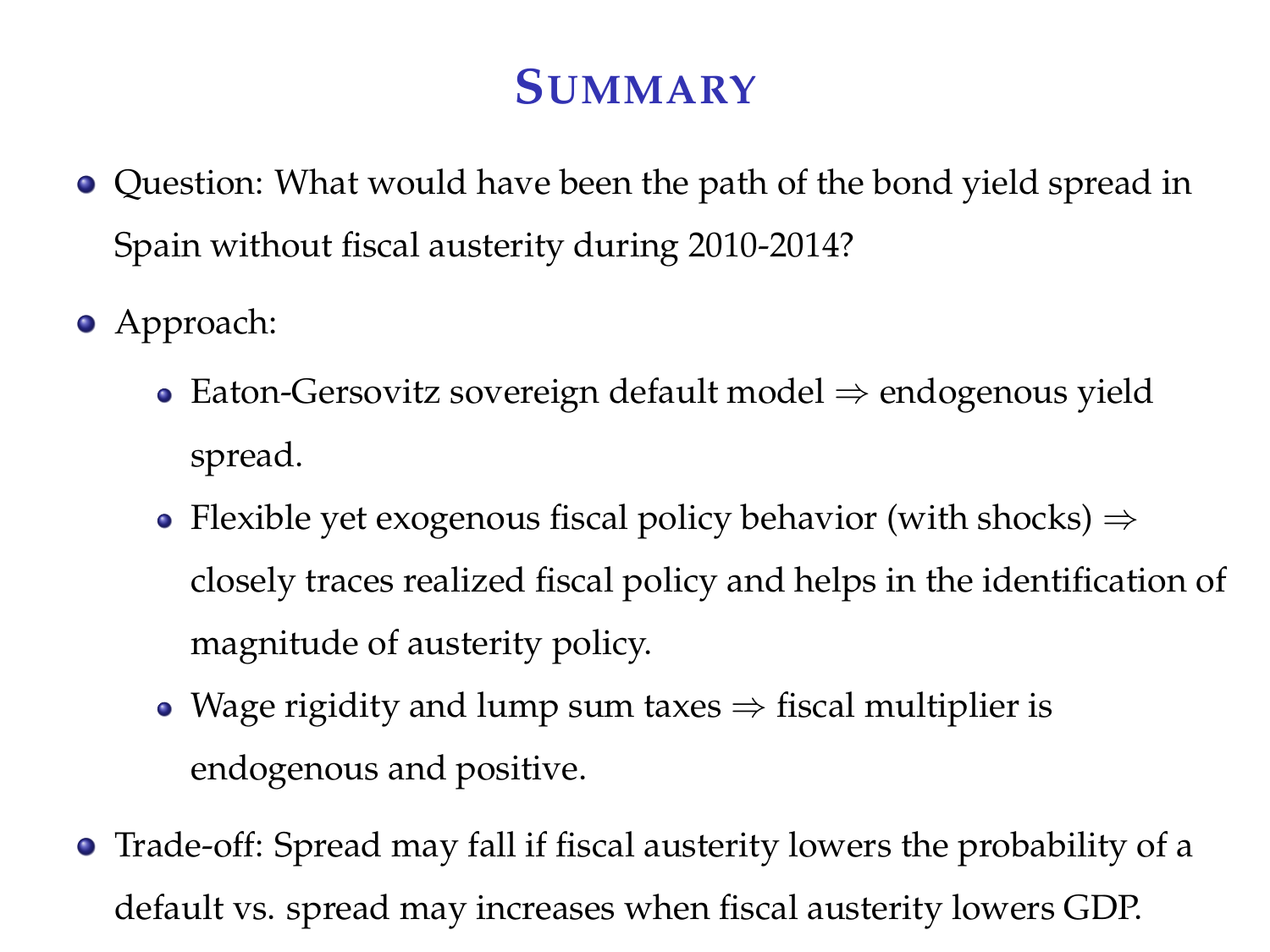## **SUMMARY: RESULT**

- Without austerity the spread would have been higher.
- This is despite the fact that austerity lowered GDP by 1.4%.

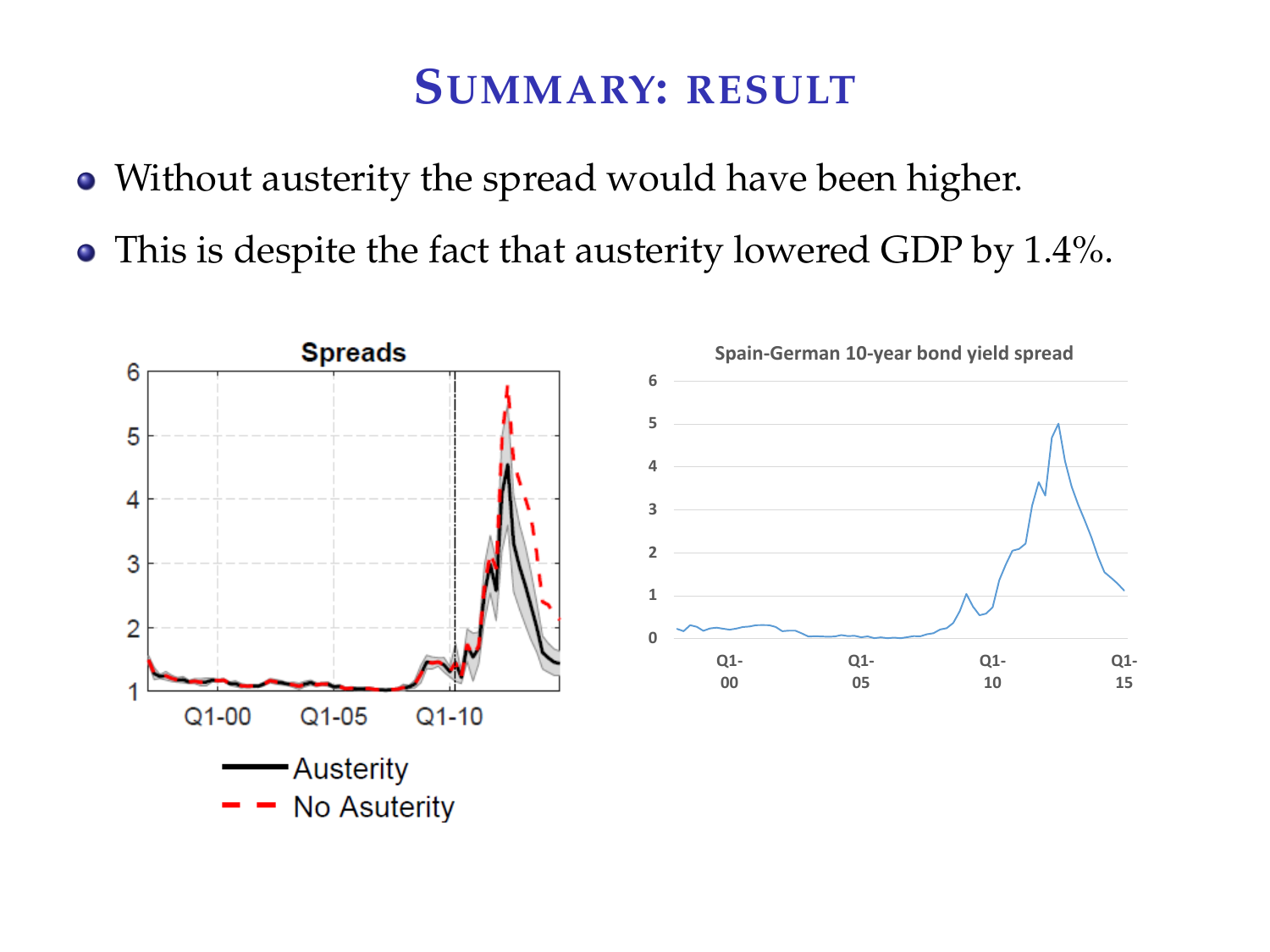### **ROBUSTNESS**

Vertical axis = ex-ante probability that austerity increases the spread



Model implies low frequency of periods with spread increases after austerity. And only with "large" multipliers.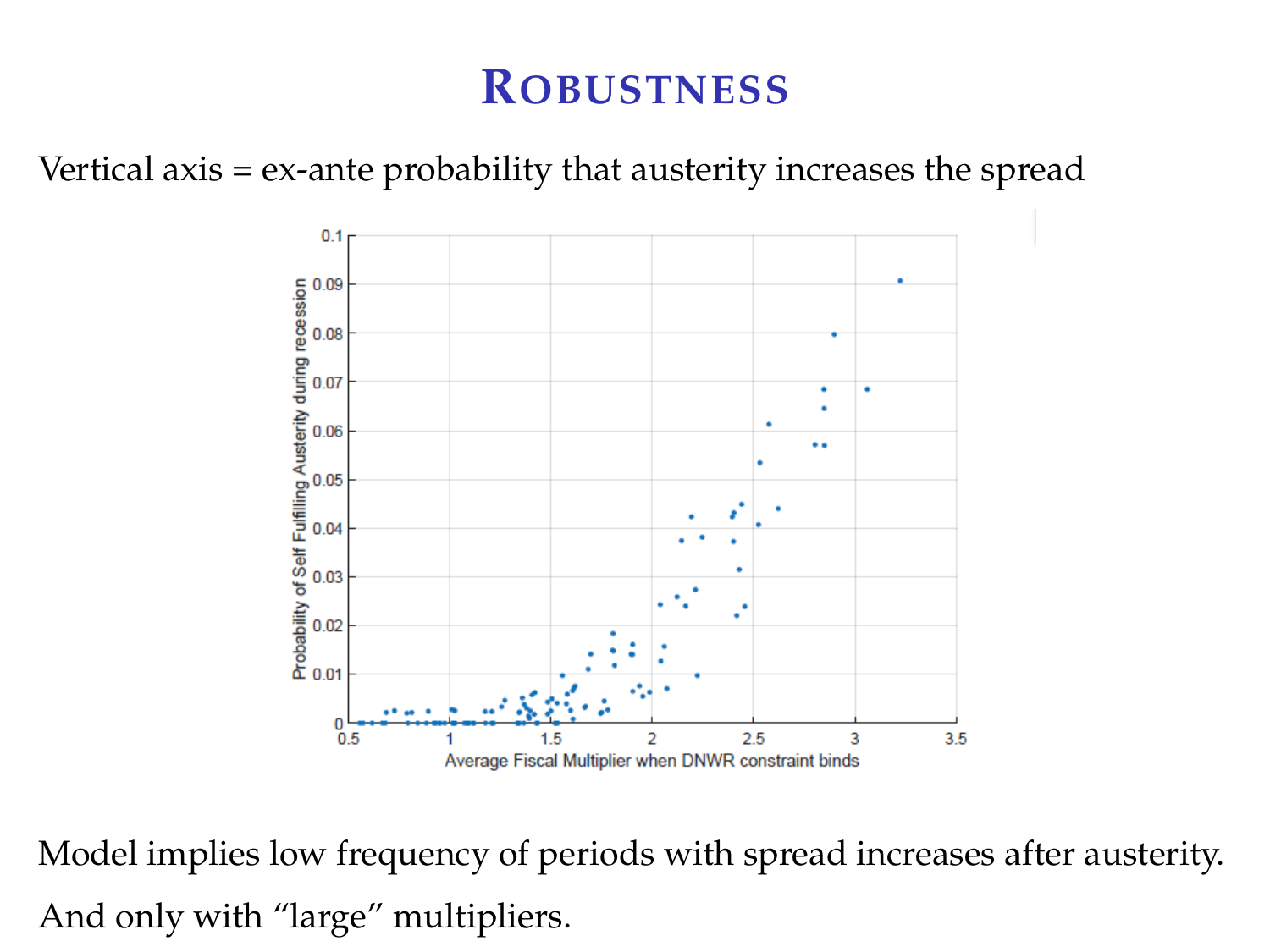## **EVALUATION**

- Clear question and execution.
- Allowing for multiplier effects of fiscal policy is a step in the right direction. Adds to a growing literature: Bianchi-Ottonello-Presno (2020), Liu (2020). In the line of Mendoza-Yue (2012) and Arellano-Bai-Bocola 2020) but with a different channel.
- Interesting analytics, as far as the model allows for.
- Main comments:
	- Assumed fiscal behavior.
	- Role of government expenditures.
	- Choice of case study.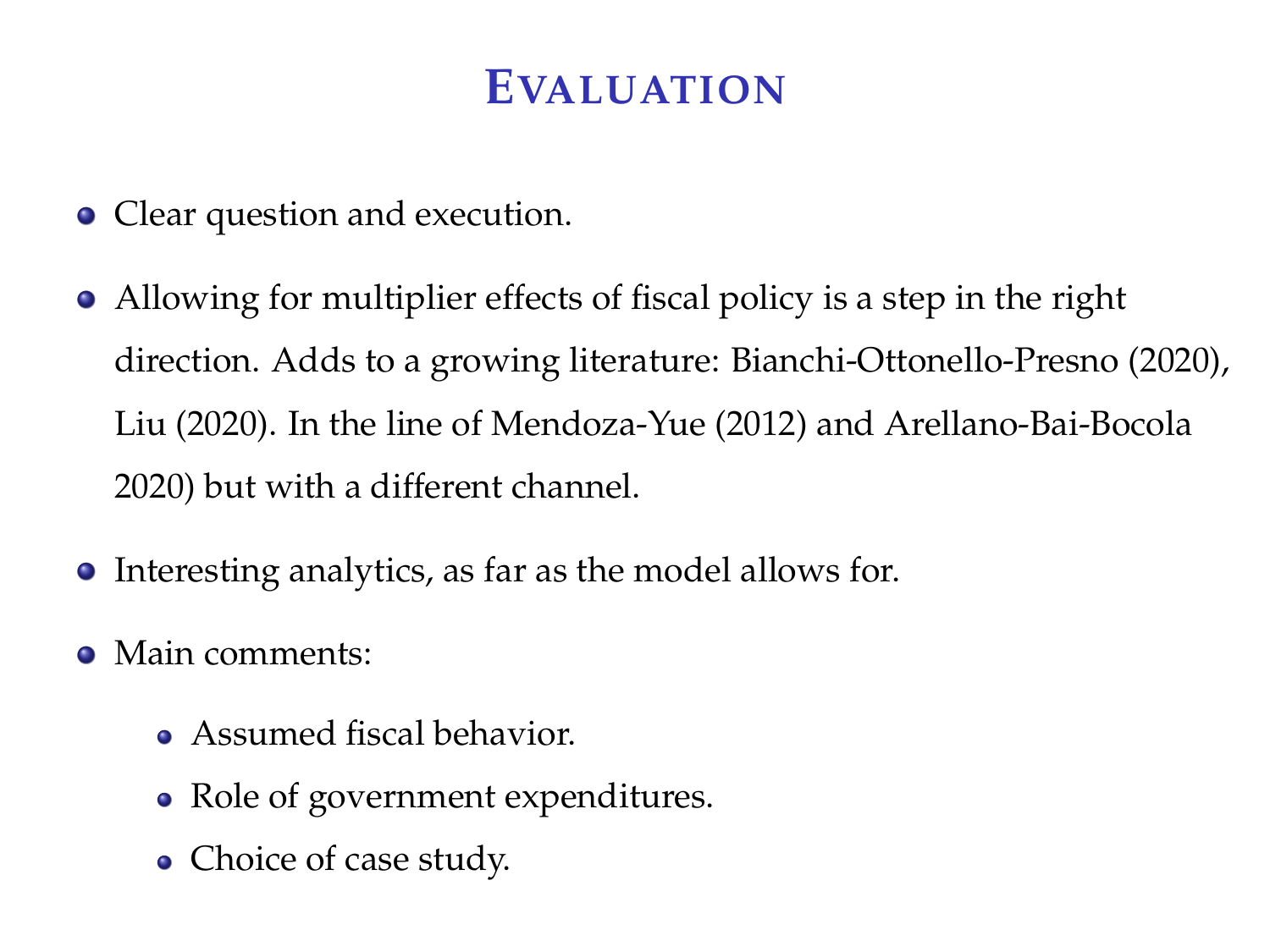#### **ASSUMED FISCAL BEHAVIOR**

Assumption is that government expenditures *G* follow the process

$$
log\left(\frac{G_t}{\bar{G}}\right) = \underbrace{\rho_G}_{=0.95} log\left(\frac{G_{t-1}}{\bar{G}}\right) + \underbrace{\rho_{GY}}_{=0} log\left(\frac{Y_{t-1}}{\bar{Y}}\right) + \underbrace{\rho_{GB}}_{=0} log\left(\frac{B_{t-1}}{\bar{B}}\right) + \varepsilon_t^G
$$

Austerity: accumulation of  $\varepsilon_t^G < 0$ .

• Debt level (*B*) follows the process

$$
log\left(\frac{B_{t+1}}{\bar{B}}\right) = \gamma_B log\left(\frac{B_t}{\bar{B}}\right) + \gamma_G log\left(\frac{p_{G_t} G_t}{\bar{G}}\right) + \gamma_Y log\left(\frac{Y_t^{nom}}{\bar{Y}}\right)
$$

as long as the government repays.

The lump sum tax adjusts according to the government's budget constraint.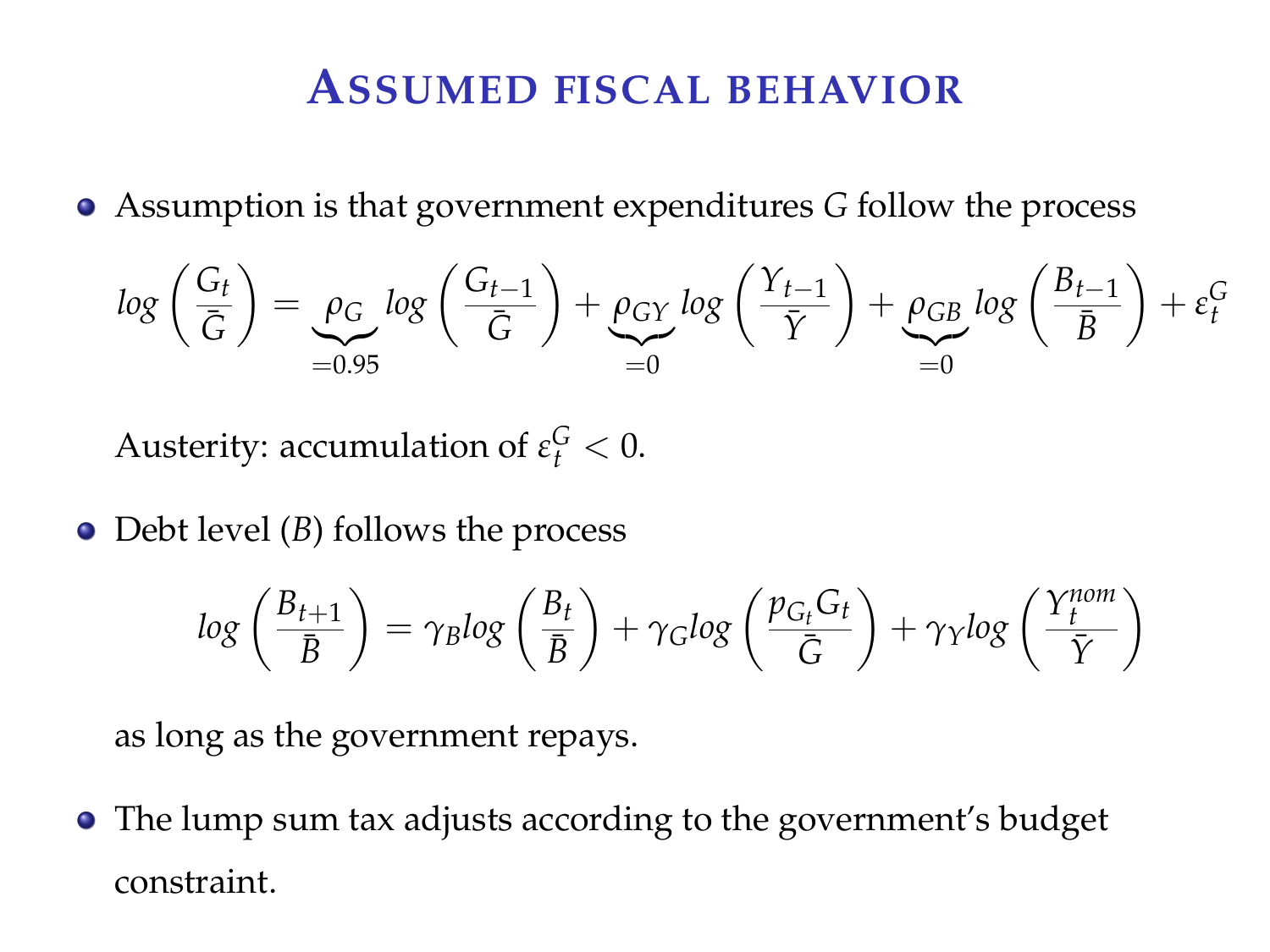#### **ASSUMED FISCAL BEHAVIOR**

$$
log\left(\frac{G_t}{\bar{G}}\right) = \rho_G log\left(\frac{G_{t-1}}{\bar{G}}\right) + \varepsilon_t^G
$$

- Useful in empirical literature to identify fiscal shocks and thus to measure multiplier.
- Fiscal austerity programs: lower *G* for a finite number of periods. Formulation assumes  $\varepsilon_t^G$  are uncorrelated over time  $\Rightarrow$  unanticipated future measures (beyond intrinsic persistence).
- Other than  $\varepsilon_t^G < 0$ , government follows business as usual during austerity. Plausible representation of fiscal policy during fiscal crises?
- An alternative: endogenous *G* as in Bianchi-Ottonello-Presno (2020), perhaps with a lag. Measure effect of estimated ∆*G<sup>t</sup>* . Maybe even evaluate ∆*Gt*+*<sup>n</sup>*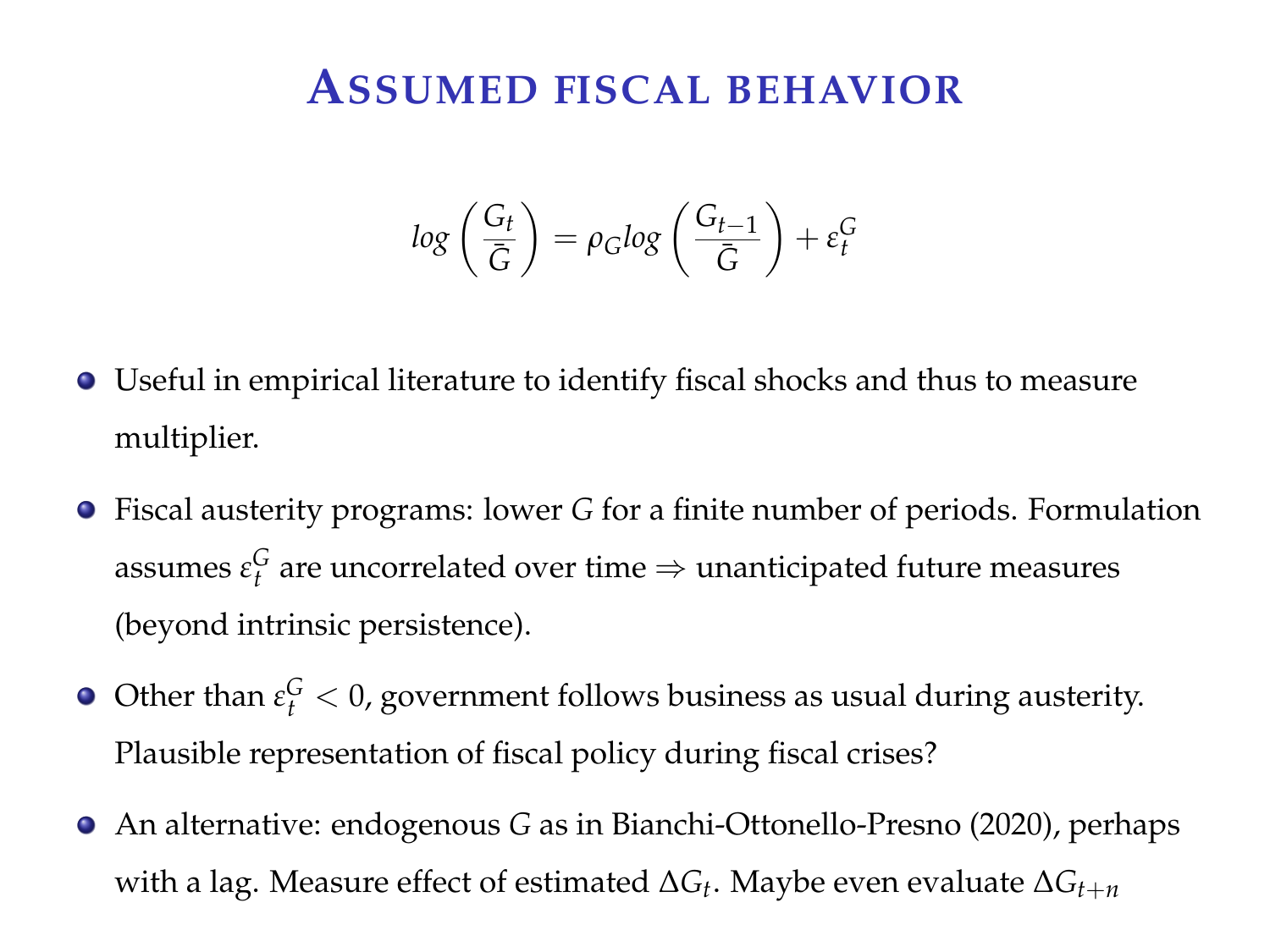# **ROLE OF** *G* **IN THE MODEL**

- *G* is wasteful spending.
- Does not matter for multiplier effect. Austerity makes the tradable good relatively more scarce and lowers relative price of non-tradable good (real exchange depreciation). If downward wage rigidity binds  $\Rightarrow$  fall in non-tradable employment.
- Absent wage rigidity, austerity is good for welfare because it increases resources available for private consumption.
- Paper focuses on positive implications. But spread depends on difference in continuation values *V Repay* − *V Default*. Does it matter that *G* has no social value?
- Bianchi-Ottonello-Presno: *G* has social value. Better framework to think about design of austerity programs.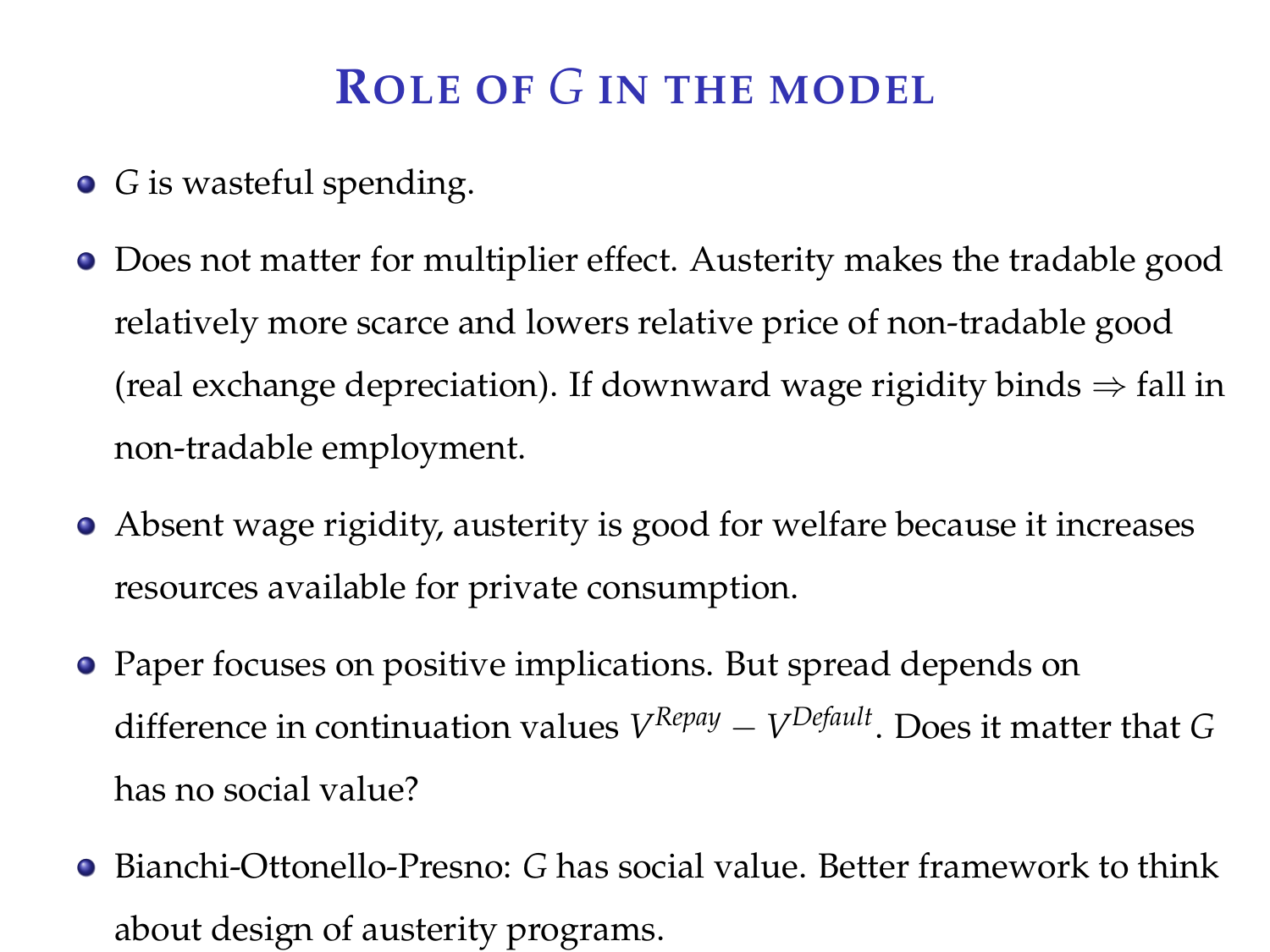## **SPAIN AS A CASE STUDY**



- Case of peripheral European economies has received attention.
- But relatively narrow window of "action" to learn about how fiscal policies and other fundamentals affect the spread.
- Even study approach could inform about *dSpread*/*dG*.
- Could use other countries. Examples abound in emerging economies.